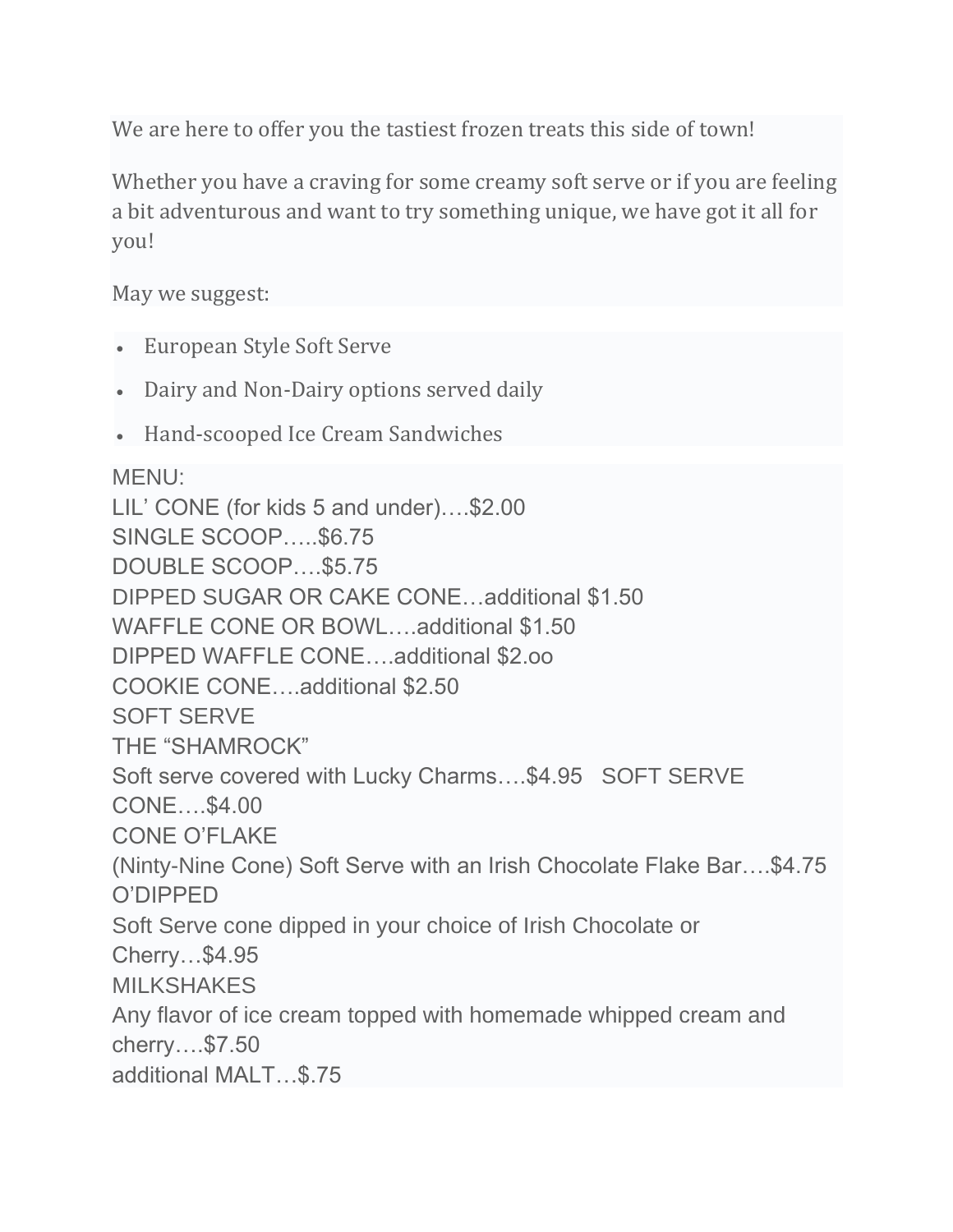## **SUNDAES**

\$7.75

The West Looper

1 choice of ice cream with hot caramel, graham cracker and pecans.

Topped with whipped cream and a cherry

The Banshee

1 choice of ice cream with strawberry topping and Lucky Charms.

Topped with whipped cream and a cherry

The Sprouting Shamrock

1 choice of ice cream with Oreos, gummy worms and chocolate syrup The Blarney Turtle

1 choice of ice cream with hot caramel, hot fudge and pecans. Topped with whipped cream and a cherry

The Spud

1 choice of ice cream with crunch bar, hot caramel and salt n vinegar chips

The Celtic Warrior

1 choice of ice cream with strawberry topping and Iris Flake Bar The River Dance

Soft serve vanilla and chocolate twist, Irish Flake Bar and strawberry puree. Topped with chocolate whipped cream

Or build your own sundae (ice cream or soft serve)

Includes homemade whipped cream, nuts, and a cherry!

Choice of one topping: Hot fudge, caramel, chocolate or strawberry sauce….\$7.00

Extra toppings: Nut Crunch, Peanuts, Pecans, sprinkles, Oreos,

Reeses, Crunch Bar, M&M's, Gummy Worms, Graham Cracker, Irish Flake Pieces…\$1.00 each

PINTS TO GO…one flavor per pint….\$12

Through delivery you can order any of our gourmet flavors in perfectly packaged pints, in our delicious hand-spun milkshakes, or in a Build-Your-Own Sundae

Delivery Menu